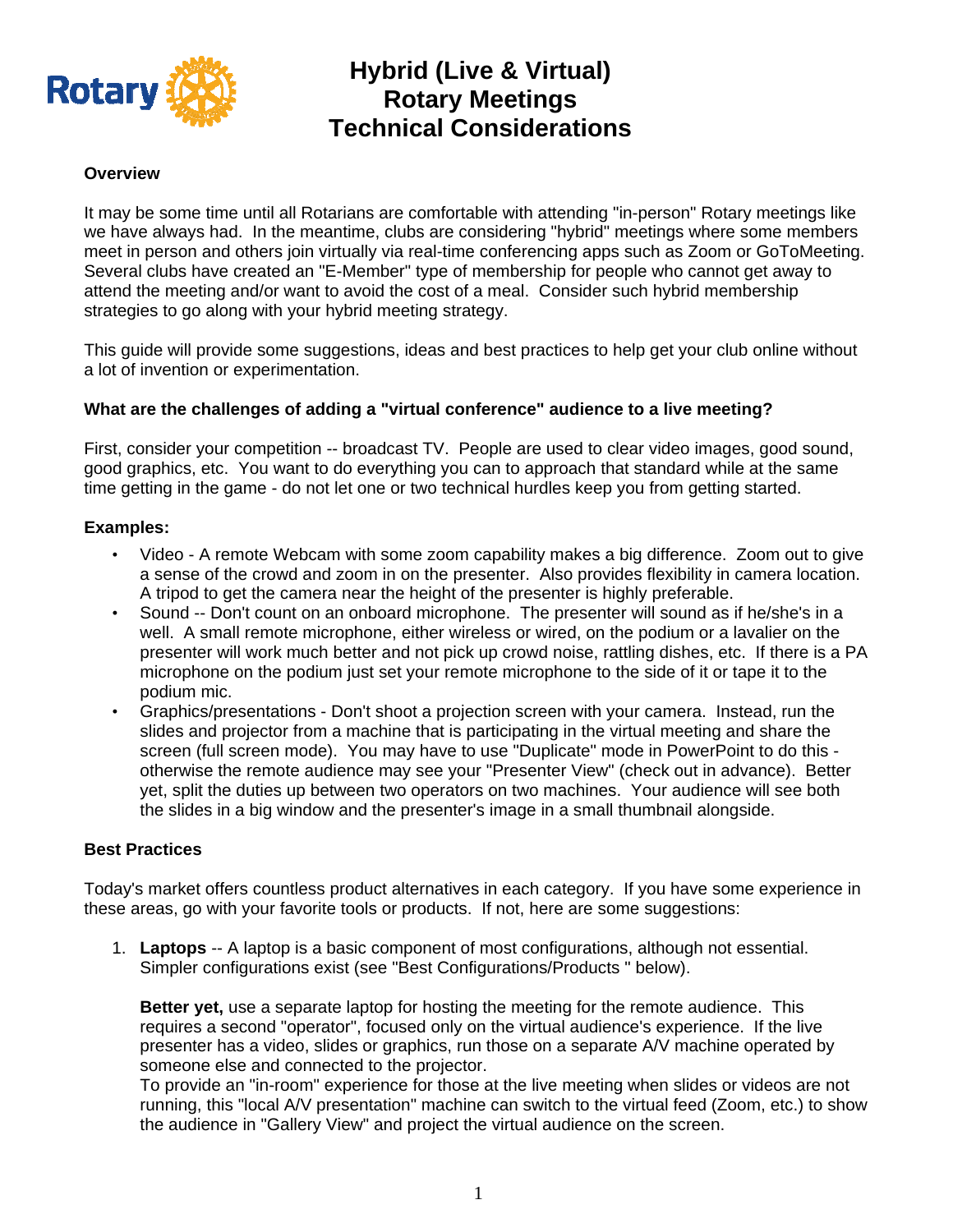- 2. **Meeting Hosting Setup** -- Set up the meeting in advance so participants join **muted** and the meeting records automatically. If you want to allow some "chat" among members before the meeting starts, be sure you know how to mute everyone when the President opens the meeting except the machine you're running the virtual meeting on (connected to a remote microphone or mixer/house sound).
- 3. **Slides/videos/graphics** -- Make certain the machine running videos is set up to share sound (like music or a video) to the virtual audience (practice in advance) and its headphone output to the PA system, powered speaker or mixer. Require presenters to provide their files in advance to avoid surprises.
	- a. For Slides, keep the presenter **unmuted** so the virtual audience hears the presentation. **Share your Screen** and run the slides in Slide Show mode (full screen) so the virtual audience sees the slide either full screen or with the presenter in a thumbnail alongside (their choice).

Stop Screen Sharing when the slides stop, which will switch back to the presenter on camera.

b. For Videos, **Share your Screen**, **mute** the presenter and run the video for the virtual audience while projecting for the live audience. When the video is over, **Stop Screen Sharing** and **unmute** the presenter.

**Better Idea:** Hosting the meeting on the same laptop with the same operator also running the local presentations and videos is an immense load on the operator. It is unlikely you can deliver both a great local experience and a great virtual experience from a single machine. A quirk of Zoom is that once you begin screen sharing, you lose most of the meeting controls, which can be retrieved by mousing to the top of the screen. Local viewers will see those controls on the projection screen. Other platforms may handle that situation better. If there's on-screen AV for the meeting, it works better if the virtual audience's screen share is coming off the "live" meeting computer that's being projected (including sound, if a video) and a second operator on a second machine can still manage the virtual meeting (mute people, spotlight people, run the camera, etc.).

When there's no AV running in screen share, the A/V operator can switch to the Gallery View, projected on the "live" screen while the virtual meeting host operator is broadcasting the speaker's image full screen to the virtual audience. A 2-machine setup provides far higher likelihood of a professional outcome with far less wear and tear on the operator.

**Recommendations:** The #1 glitch in virtual meetings is swapping screen shares between presenters. It rarely goes well, particularly without some practice. That can be completely avoided by assembling and running all presentations and videos from the same machine. Remote presenters can pull up their own presentations locally on their own computers and run them as a "prompter" and the operator of the A/V laptop can follow them.

A simple method for advance organization and simplification of the host screen sharing is to assemble a 'template' for weekly meetings, including slides of the flag (maybe an animated .gif of a waving flag), 4 Way Test, etc. Each week, simply insert the items which are needed for that particular meeting into the template. Add a blank white (or black) screen between each item for transitions. Then, after the host opens the meeting, and ideally before admitting attendees, go into screen share mode, open the PowerPoint into play mode and have it on the first slide, maybe a welcome slide, etc. When finished with that slide, simply advance to the next blank slide and stop screen share. The next time you share the screen, you're at that blank slide and simply advance to your next item. Repeat the process through the end of the meeting. It makes for a very clean presentation, while at the same time easing a lot of workload for the host.

The #2 glitch is presenters forgetting to unmute themselves. To avoid this, the Meeting Host can use chat to cue and remind remote presenters to unmute 10-15 seconds in advance of the start of their segments.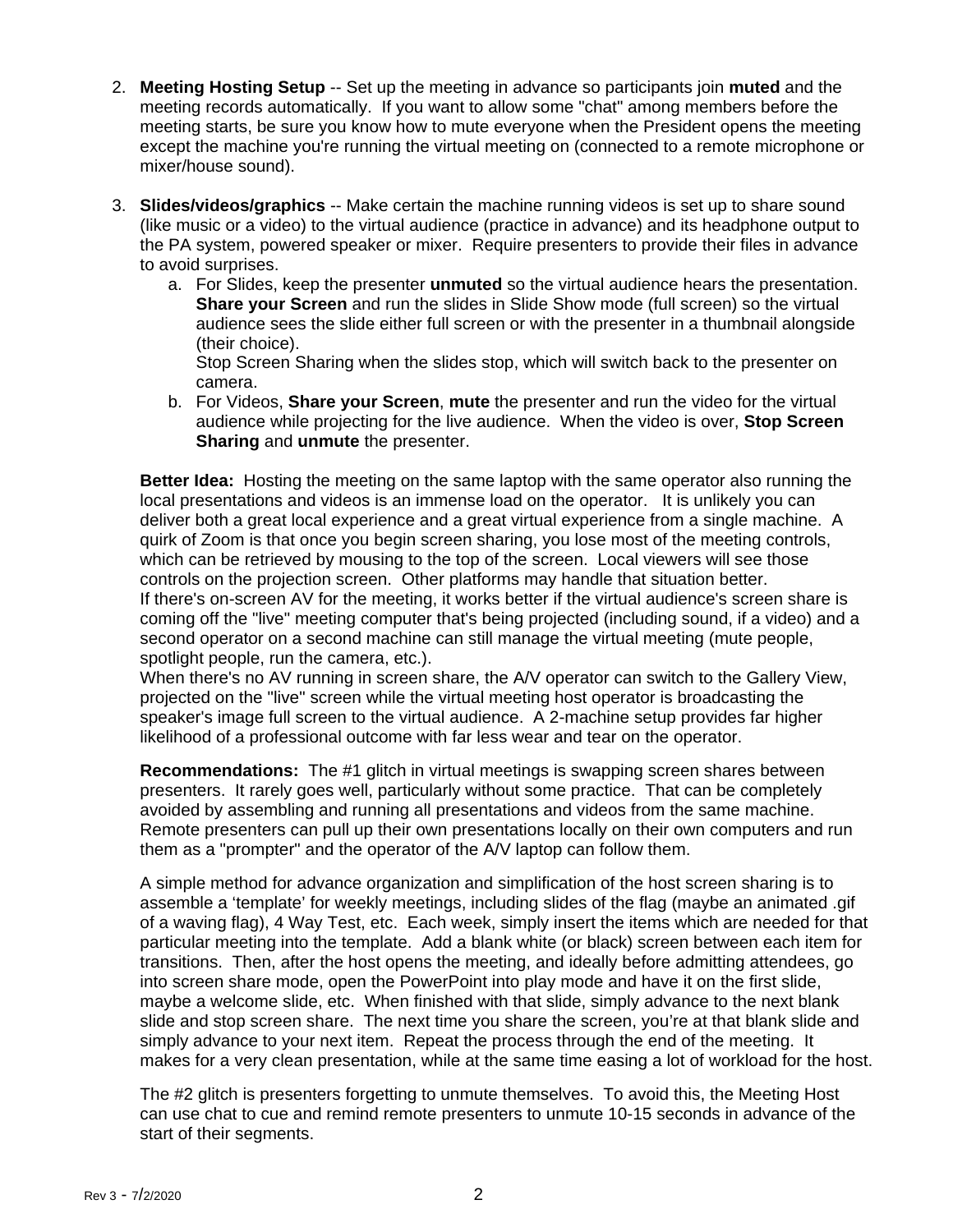- 4. **Sound** -- Good sound is perhaps the top priority in a good virtual meeting. You will likely not be satisfied with the sound pickup of a laptop's onboard microphone in a room of any size. Use a remote microphone mounted on the podium (or taped to the podium microphone) and connected to the mic input on the virtual meeting laptop. Wireless mics are available, or a wired mic with an extension cable will work. If running cables across the floor, be sure they are taped or covered with a mat for safety. Max extension for a USB is about 10', but a more expensive "repeater" cable can be used if more length is needed. A phone plug type microphone can be extended up to 50 feet, and wireless mic setups are an option, as well, although dead batteries are a showstopper (always use a known fresh battery).
- 5. **Internet Connection** -- Hopefully, your meeting venue can provide a reliable Internet connection. Impediments to that would include other users of bandwidth during your meeting, such as another streaming meeting held simultaneously or a local user doing a huge upload or download. Make sure in advance that you know how to get on their network. A backup plan is a good idea. If you do not have a Wi-Fi hotspot on your Smartphone, find a member who does, and make sure you know how to quickly switch to that network in case of meltdown of the facility's Internet connection. 2 laptops would need 2 hotspots to avoid bandwidth overload.

**TIP:** In the case of remote speakers breaking up, having them turn off their webcam reduces load on their own (upload) bandwidth. Another good reason to avoid them screen sharing.

- 6. **Virtual Meeting Platform** -- Some choices include:
	- a. Facebook Live Simple vehicle for broadcasting a meeting. Does not support audience members seeing each other or switching off as remote presenters. **TIP:** In the setup of a Zoom meeting, you can choose to simultaneously stream to Facebook Live. Those viewers are not part your Zoom license seat count.
	- b. Zoom A "go-to" favorite among Rotary groups for a "2-way" meeting experience (discounts are available through Rotary Global Rewards and Tech Soup).
	- c. GoToMeeting An alternative to Zoom with some slightly different features, based on preferences of the group
	- d. RingCentral Another alternative to Zoom with more flexibility (for a bit more money)
- 7. **Posting** You'll want to post your recordings where members can find them, and you can link from your club's Facebook page or web page. A YouTube Channel can be set up for free, which provides a "bucket" that you can link to and only your club's videos will be there. Vimeo is another popular choice. Use video editing software to add a title slide, perhaps some transition slides and touch up the recording before posting. For Apple users, the resident iMovie editor is a good basic option.
- 8. **Drip Marketing** -- You'll want to include both members and potential members in a post-event EMail with a link to the posted meeting video or the Channel where you're posting all meetings.

#### **Resources**

 Here are a couple of highly informative overview videos. We suggest you have a look at these to get the "big picture" of what is available and what's possible before you begin selecting products. These are more oriented toward a streaming webinar than a 2-way meeting:

**[https://prochurchtools.com/the](https://prochurchtools.com/the%E2%80%90dummies%E2%80%90guide%E2%80%90to%E2%80%90live%E2%80%90streaming%E2%80%90for%E2%80%90churches%E2%80%902020%E2%80%90edition/)‐dummies‐guide‐to‐live‐streaming‐for‐churches‐2020‐edition/**

**CHEAPEST Live Stream Setup For Churches (That Still Looks [Awesome\)](https://el2.convertkit-mail.com/c/5qud46gmngi7hlvlz4f6/48hvh7u28o0zq8/aHR0cHM6Ly9wcm9jaHVyLmNoLzM3R042Mnc=)**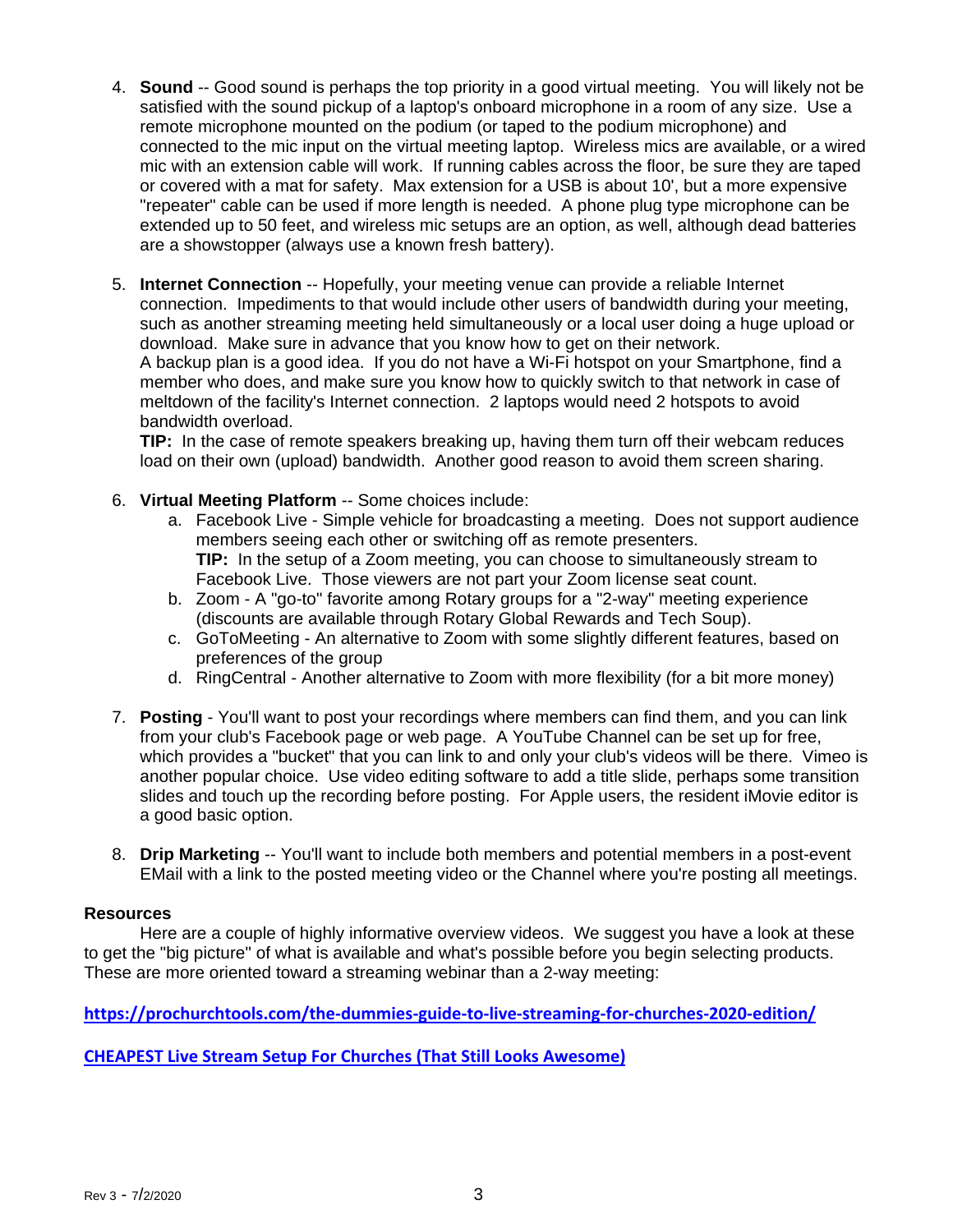#### **Best Configurations/Products**

We are providing recommendations at several levels of cost and complexity, depending on your budget, available volunteer time and expertise. Pick a place to start, see if you are satisfied with the result and move up the technology ladder from there. Examples are based on Zoom - other platforms may work slightly differently.

#### **Level 0 -- Super Simple**

 At its simplest, smaller clubs have found success with only a Smart Phone or Tablet, hand held, running a streaming application such as Facebook Live. This can be improved greatly with a small investment in two accessories:

- Tripod with a clamp mount for the phone or tablet should be tall enough to get the camera height roughly at the presenter's eye level
- Remote Microphone & extension cable

#### **Level 1 -- Simple - no local presentations or video**

A laptop plus a tripod-mounted Webcam and remote microphone. Extension cables may be needed for both. A remote microphone with a hardware "mute" switch is a handy upgrade - good brands include Blue (Yeti), Shure, Audio-Technica. Google: "PC Microphone"

 This scheme can be further upgraded by choosing a Webcam with some zoom capability. Good brands include Logitech, Avaya, D-Link, Creative. Google: "best webcam"

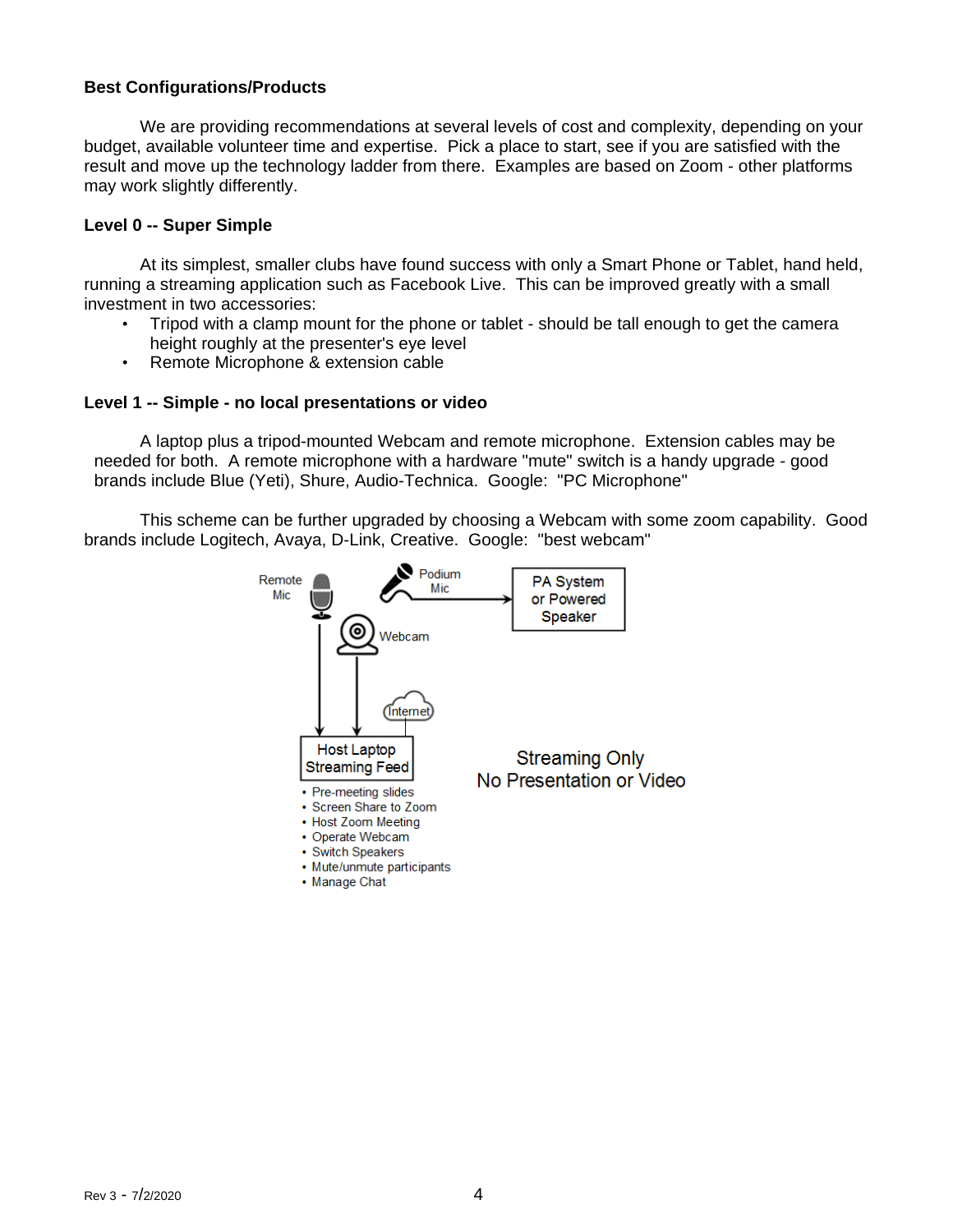## **Level 2 -- Basic - with local presentation or video**

Simple configuration, plus local projection. Same laptop feeds media to the projector and can switch to "gallery view" so the live audience can see the virtual audience. Remote presenters can be seen on the projector and heard through the meeting PA system.



**Note:** While simple in appearance, the load on the operator of managing the camera, meeting feed to the virtual audience, sound and local visuals (presentations/videos) is overwhelming. See Level 3 for a better alternative, if a second laptop and operator are available.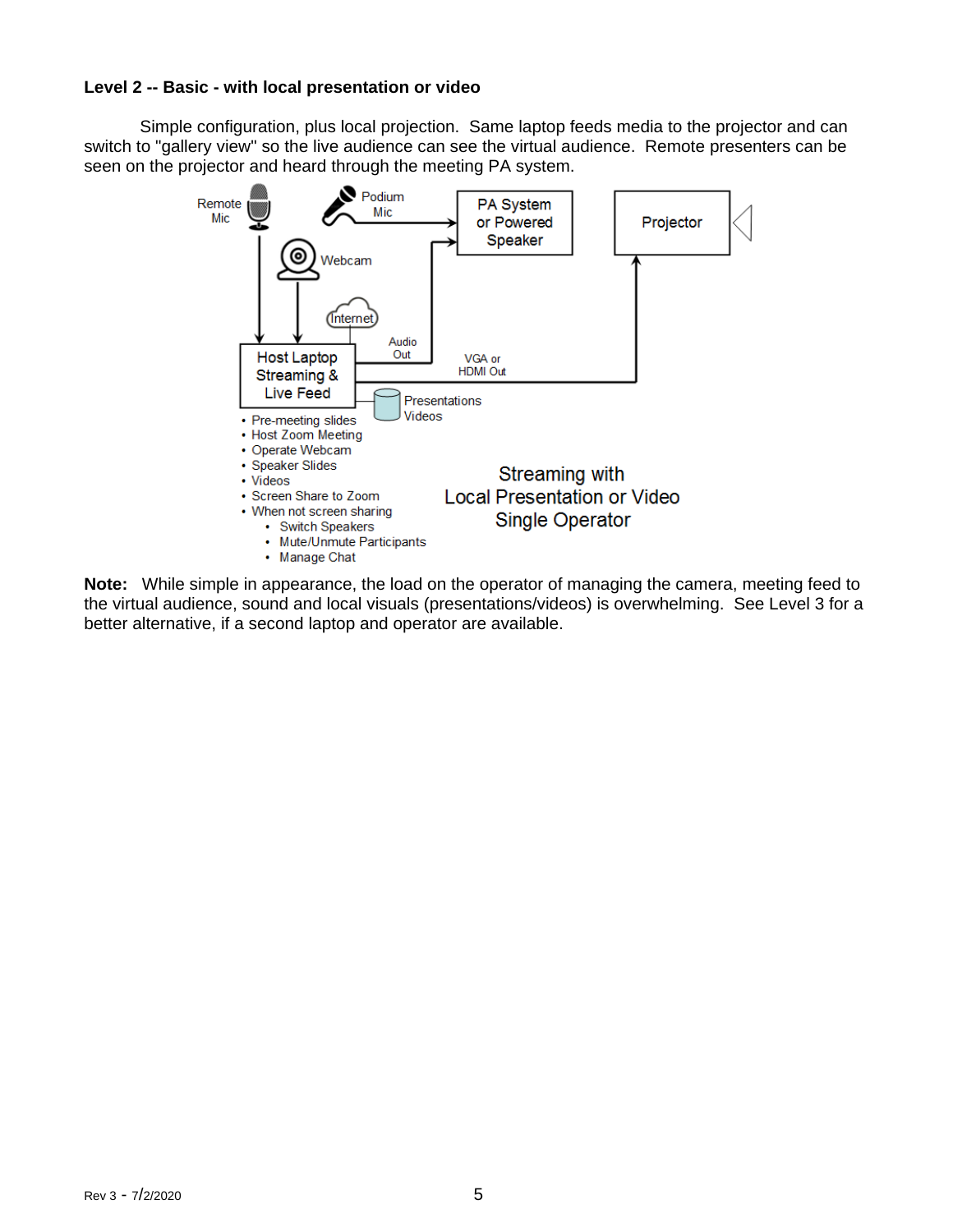## **Level 3 -- Intermediate - With local presentation or video - 2 operators**



This option has huge advantages over the "single operator" strategy when visuals come into play. There is simply too much to do - too many balls to juggle, for one person to make everything work, especially if anything at all goes wrong.

- 1. **The meeting host operator** can chat with remote presenters with directions and cues, keep the webcam on the presenter or others being introduced in the live audience, spotlight virtual participants being introduced or recognized, mute people after they've spoken, and generally keep the meeting running without problems. That is all incredibly hard to do if you add to it managing and screen sharing of visual media. In this configuration, while the A/V operator is screen sharing a presentation or video with **both** the local and virtual audiences, the meeting host operator still has 100% visibility and control of all meeting management & camera functions.
- 2. **The AV laptop operator** can focus on getting media cued up, covering in case of a slide clicker problem, manage audio levels for the live audience, share the screen with the virtual audience for presentations or videos and fill the live meeting screen with a "gallery" of virtual participants when there's no media on screen. That gallery view can also be shared with the virtual audience or unshared, so the live presenter's image goes full screen (from the host machine's webcam).

Possible upgrades: Dampened Tripod for smoother pans/tilts of camera Digital or video camera vs. webcam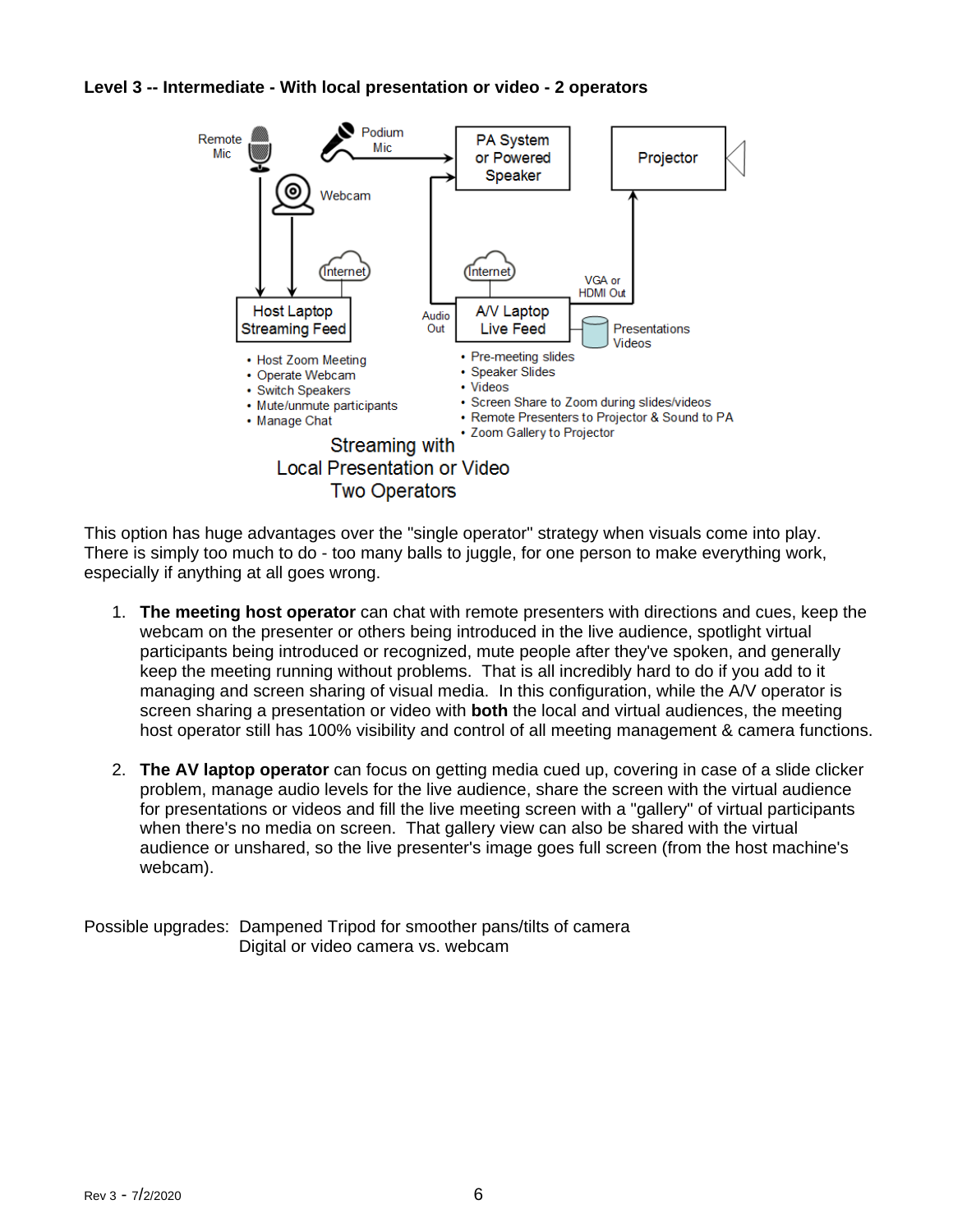## **Level 4 -- Advanced - - With local presentation or video - 2 operators**

**Add:** Digital Camera (upgrade from Webcam) and/or club-provided Mixer to house sound Wireless Mic(s) Dampened tripod



This is a more integrated approach to sound:

- More than one microphone/wireless lavalier for a "moving" presenter
- Mixer provides control of all levels mics & sound from video. Available used for \$60
- Mixer provides composite audio signal for remote streaming audience (streaming operator mutes that signal when videos are playing to remote audience from live feed laptop)

Most digital cameras have analog, HDMI or USB video outputs. Inexpensive (\$10) converters are available to convert to USB, which looks like a webcam to the laptop. A digital camera has better optics, onboard zoom capabilities and provides a much higher quality image than a webcam. Available used for \$50.

**Another level**: Add a Video Mixer for integrating multiple cameras, multiple audio feeds, etc.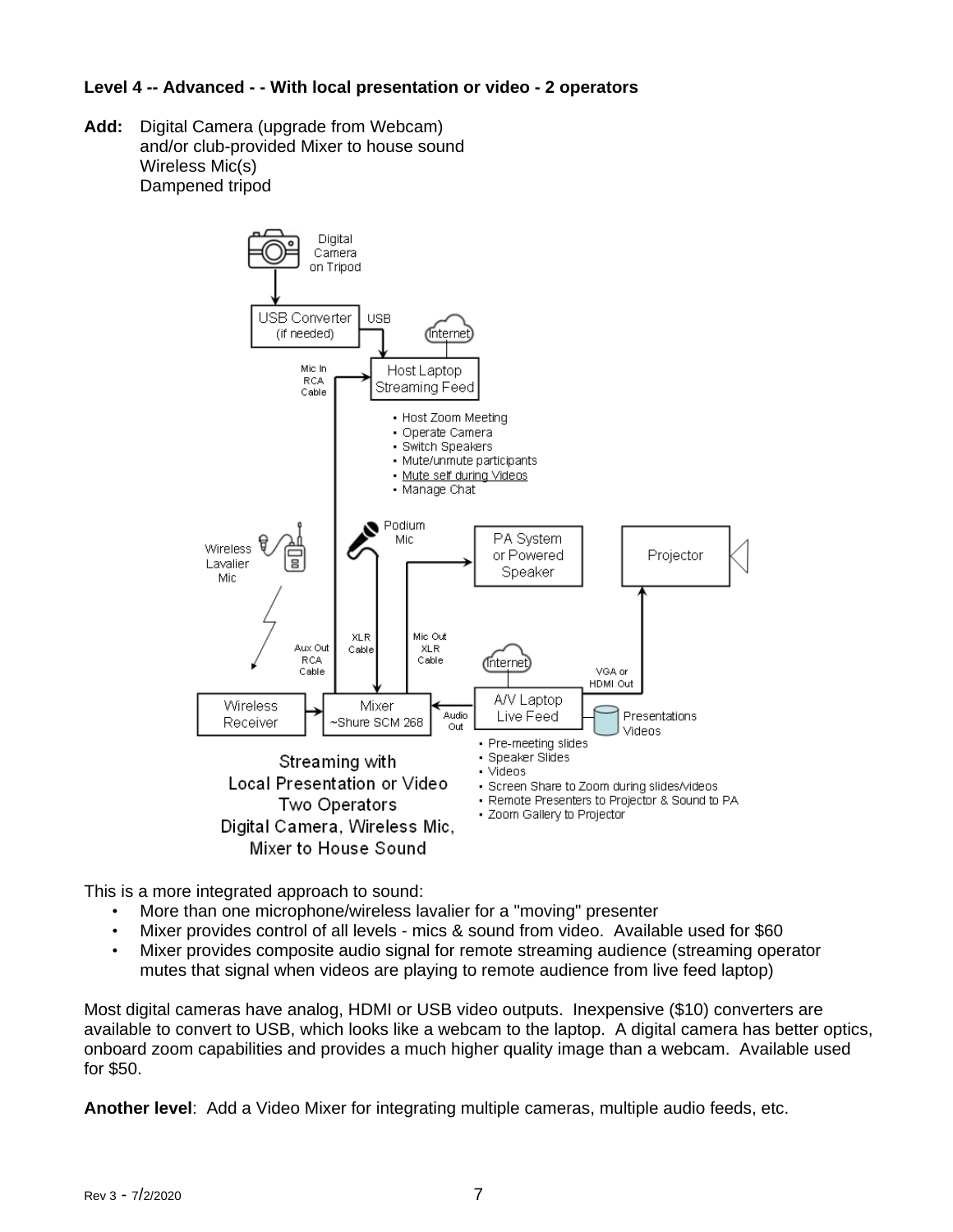## **Meeting Production Best Practices**

- Secure all slides/videos the day before the meeting and run them in slide show mode for quality assurance. Touch up if needed (typos, font sizes, etc.)
- Set up meeting to open with all participants muted (cannot unmute) and in waiting room with recording on (prevents forgetting to start recording)
- Open meeting 1 hour before live meeting opens
- Rename host laptop as "Host"
- Rename A/V laptop as "Presentation"
- Get all presenters connected, set as Co-Hosts with ability to unmute themselves
- Check out all presenters' sound and video lighting, etc.
- Check out room sound from A/V laptop and podium/wireless mics
- Check out projector with screen share from A/V laptop dry run slides and videos
- Consider a backup phone conference setup between host and AV operators (if separated) and remote presenters -- FreeConferenceCall.com. If something goes wrong, you have a live phone connection to all players
- When everyone and everything is ready, turn off waiting room and admit all waiting

## **Host Operator Duties**

- Set up & check out meeting per above
- Unmute for local speaker remote mic or mixer
- **IMPORTANT:** Mute the host machine when sound is running from the A/V laptop over the PA system - otherwise, the virtual audience will hear sound from both the A/V laptop and the microphone picking up sound from speakers, with an annoying time delay and perhaps some feedback.
- Use "Spotlight" to immediately switch the thumbnail image to remote speakers. The "Participants" window has a typeahead search to make it easy to find them.
- Use chat or phone to communicate with and cue remote presenters, making sure they are unmuted before they begin speaking.
- When the meeting is over, you can "undo" the mute and allow the virtual audience to talk among themselves.

## **A/V Operator Duties**

- Secure and dry run all slides and videos in advance. This eliminates the scramble when the speaker arrives late, tosses you a USB drive that may or may not contain his slides or video
- Run a "handout" print of all slides, so you know what is coming up and can easily follow remote presenters or assist a live presenter if there is a slide clicker problem. Good place for cues and notes
- Set up A/V laptop so sound from music or videos goes to virtual audience
- Check audio levels with both PA system and virtual audience
- Mute the laptop mic and stay muted
- Use Full Screen Mode
- Share your screen when videos or slides are running for both virtual audience and projector
- Unshare and show either speaker view or gallery view of remote audience on projection screen. Switch on occasion for some variety
- **Best Practice** -- Avoid swapping screen shares with remote presenters if at all possible. If remote presenters are using slides, they can run them locally (only they see them) and do their voice-over presentation. Their webcam view will be in the thumbnail alongside their slides (use spotlight to ensure that). The virtual and live audience will see the slides from the A/V laptop screen share as the A/V operator "follows" the remote presenter. During longer slide durations, unshare the screen and the remote presenter will go full screen in speaker view.